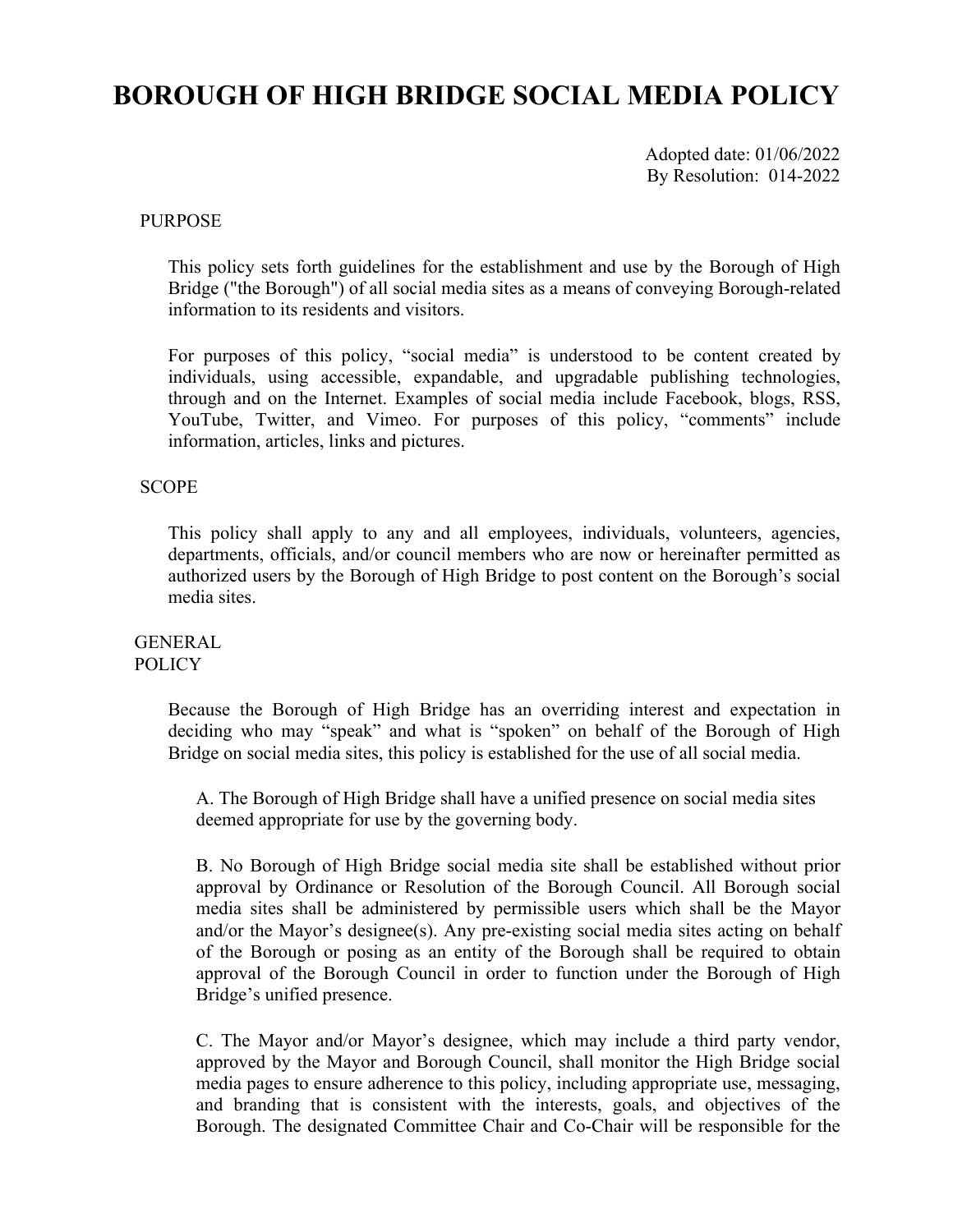content of any Borough social media sites they may create. Event planners within Committees will be responsible for administering and monitoring the platforms for these events, with approval of the Committee Chair and/or Co-Chair.

D. Any and all permissible users shall be provided with a copy of this policy and sign an Acknowledgment of Use (Addendum A) prior to utilizing Borough social media sites.

E. The Borough social media sites shall clearly set forth that they are maintained by the Borough and designated Committee Chairs and that all sites follow this Social Media Policy.

F. Wherever possible, the Borough social media sites should link back to the official Borough website for forms, documents, online services and other information necessary to conduct business with the Borough of High Bridge.

G. The Borough of High Bridge website at http://www.highbridge.org will remain the Borough's primary and predominant internet presence.

H. The Borough of High Bridge social media sites are intended to be informational only and are not intended to be used as an open forum for making comments, including any official communications to the Borough, for example, reporting crimes or misconduct, reporting dangerous conditions, giving notice required by any statute by, ordinance or regulations such as but not limited notices of claim. Prominent notice of this paragraph shall be displayed on every Borough social media site, along with the appropriate contact information for submitting official communications.

I. This social media policy and the Borough's Terms of Use Disclosure (Addendum B) shall be placed on the Borough of High Bridge Website and displayed to social media users or made available by hyperlink.

J. The Borough's social media sites and this Policy are subject to all applicable federal and NJ laws and regulations, as well as applicable record retention requirements. This includes adherence to established laws and policies regarding copyright, records retention, Freedom of Information Act (FOIA), Open Public Records Act (OPRA), First Amendment, privacy laws, Open Public Meetings Act and information security policies established by the Borough of High Bridge, its departments, affiliated boards, commissions and authorities.

K. This Social Media Policy may be revised at any time by Ordinance or Resolution of the Borough Council.

L. Any social media site created by the Borough of High Bridge, including all the followers and friends generated by the site remain the property of the Borough,. If a site representative no longer serves in such capacity, for any reason, they must relinquish everything related to the site including user names, passwords and/or access codes or information.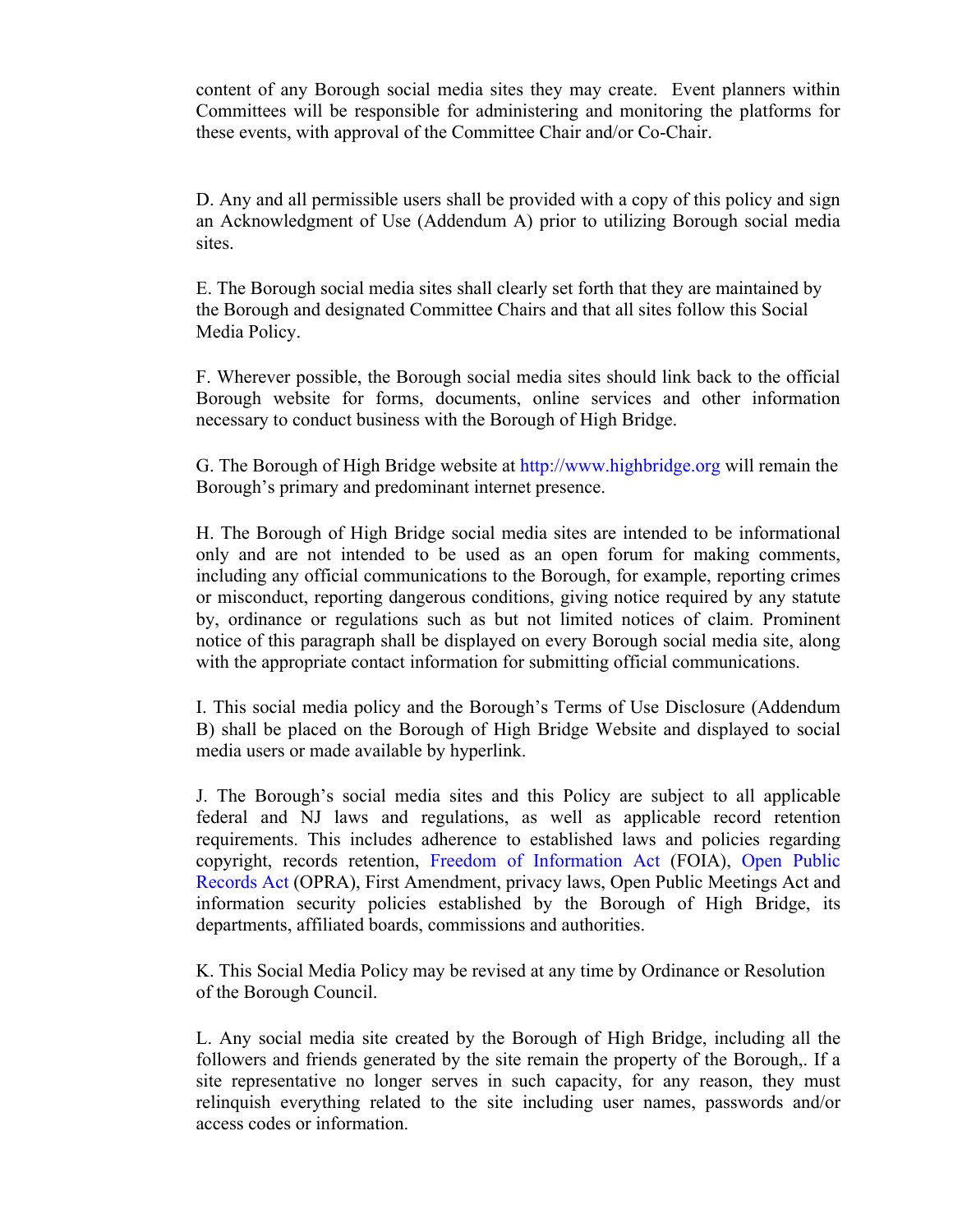M. For purposes of this policy, Borough social media falls into two distinct categories:

i. The High Bridge Borough Government Website does not allow for any public comments whatsoever. It is reserved for the Borough government to engage in its own expressive conduct to promote its own message and disseminate information. Examples of this type of site include the Borough's official website and the social media sites where public comment has not been enabled.

ii. Limited Public Social Media Forums are Borough social media sites where public comment may be enabled; however, it is not intended for discussion on specific topics as signified by postings by permissible users or consistent with the purposes of this policy. Submission of comments by members of the public constitutes participation in a limited public forum.

#### COMMENT POLICY

A. As a public entity the Borough must abide by certain standards to serve all its constituents in a civil an unbiased manner.

B. When a post, comment, link, photograph, or other notification is made by an authorized designee on behalf of the Borough of High Bridge, the authorized designee shall not share personal information about himself or herself, or other High Bridge employees and or officials.

C. A comment posted by a member of the public on any Borough social media site is the opinion of the commentator or poster only, and publication of a comment does not imply endorsement of, or agreement by, the Borough, nor do such comments necessarily reflect the opinions or policies of the Borough.

D. Any attempt to hack or otherwise compromise the Borough's internet or social media sites will be reported to law enforcement and the perpetrator will be denied access to the sites.

E. The Borough of High Bridge reserves the right to deny access to its social media sites for any individual, who violates the High Bridge Social Media Policy, at any time and without prior notice.

# PROHIBITED CONTENT

A. Comments containing any of the following inappropriate forms of content shall not be permitted on any of the Borough's social media sites and are subject to removal or restriction, in whole or in part, by the appointed designee:

i. Profane, obscene, violent or pornographic content and/or language or links to such materials;

ii. Content that promotes, fosters, or perpetuates discrimination on the basis of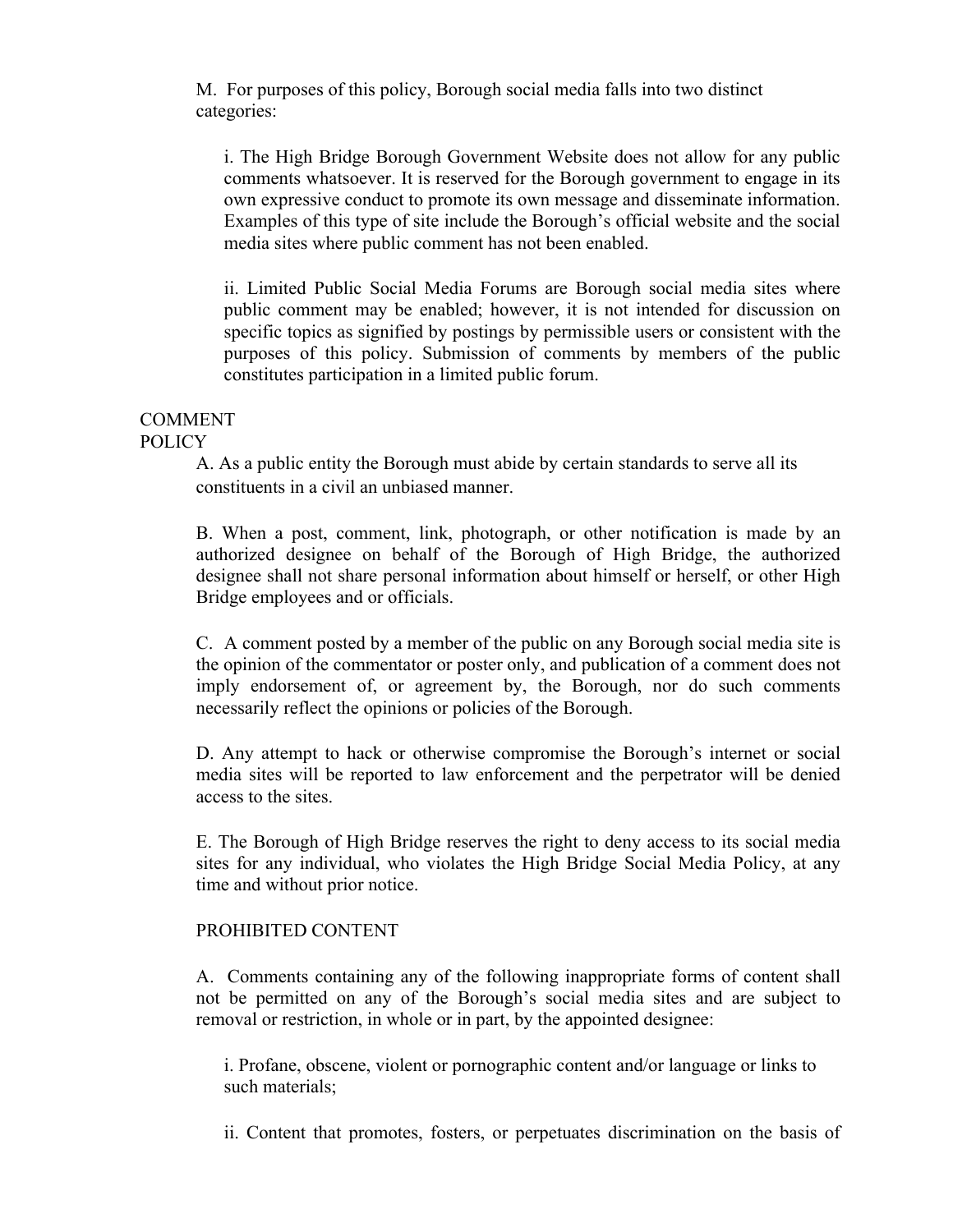race, creed, color, age, religion, gender, marital status, status with regard to public assistance, national origin, physical or mental disability, or sexual orientation;

iii. Encouragement of illegal activity;

iv. Information that may tend to compromise the safety or security of the public or public systems;

v. Threats to any person or organization;

vi. Conduct that violates any federal, state, or local law;

vii. Content that violates a legal ownership interest of any other party;

viii. Solicitation of commerce, including but not limited to advertising of any business or product for sale. This prohibition does not apply to advertising of the Borough's activities;

ix. Content that incites violence;

x. Comments containing vulgar, offensive, threatening, or harassing language, personal attacks, or unsupported accusations;

xi. Comments unrelated to the particular post being commented upon

xii. politically biased viewpoints

LEGAL

A. The Borough reserves the right to report any violation of a social media site's

Rules, Terms and Conditions, Rights and Responsibilities, etc., to that site with the intent of that site taking appropriate and reasonable responsive action. All High Bridge policies are applicable to interactions on social media sites when acting in an official capacity and representing the Borough.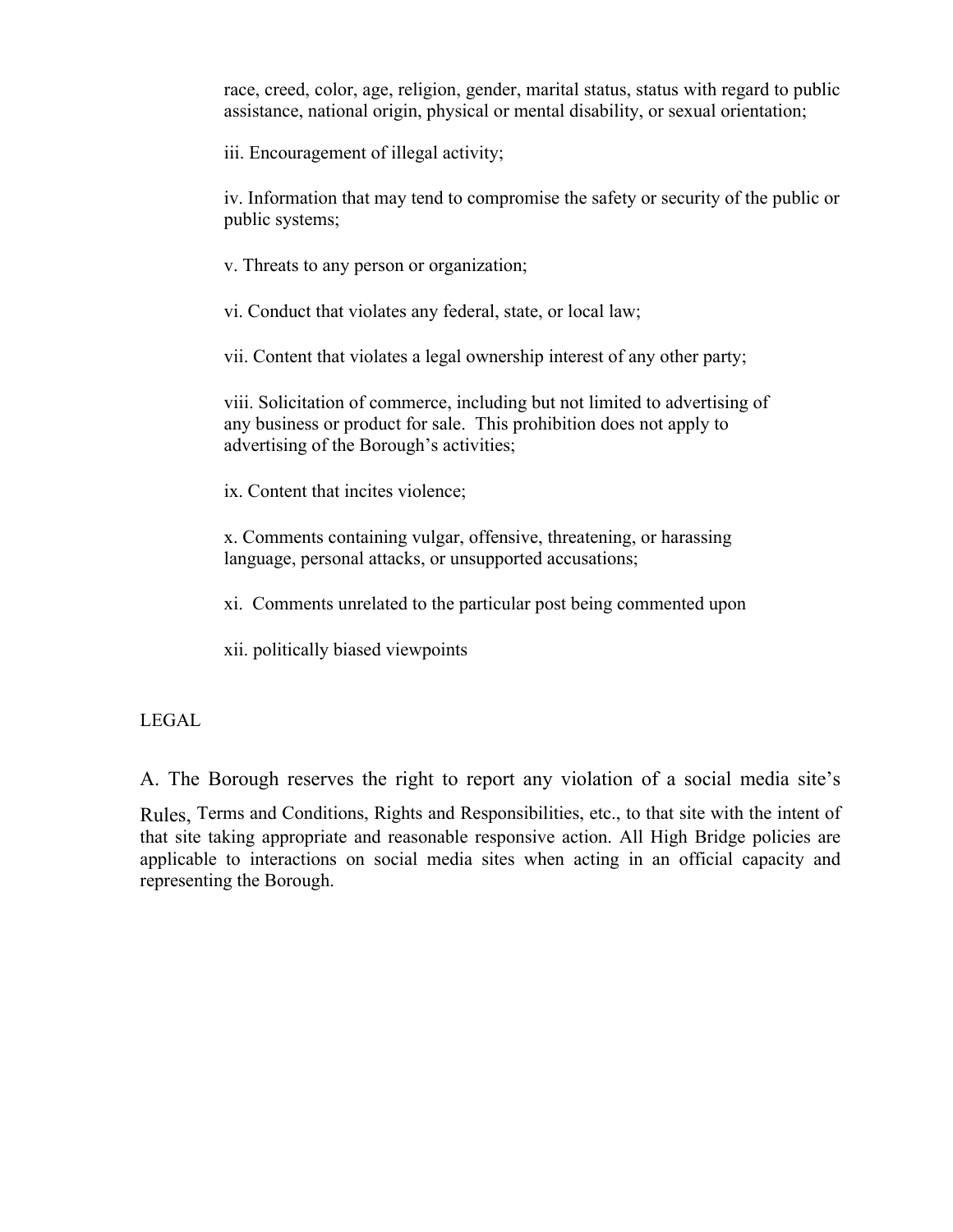# **ADDENDUM A**

# **Borough of High Bridge Acknowledgement of Official Use by Borough Authorized Permitted User**

I, \_\_\_\_\_\_\_\_\_\_\_\_\_\_\_\_\_\_\_\_\_\_\_\_\_\_\_\_\_\_\_\_\_\_\_\_\_\_, acknowledge that:

A. I received a copy of the Borough of High Bridge's social media policy dated on

01/06/2022;

B. I have been given an opportunity to ask questions about said policy and I have been provided with satisfactory information in response to my questions;

C. I understand the language used in this policy;

D. I acknowledge that the Borough reserves the right to add, amend or discontinue any of the provisions of this policy for any reason or none at all, in whole or in part, at any time, with or without notice;

E. I acknowledge that I understand this policy and I agree that I will comply with all of its provisions.

Date Signature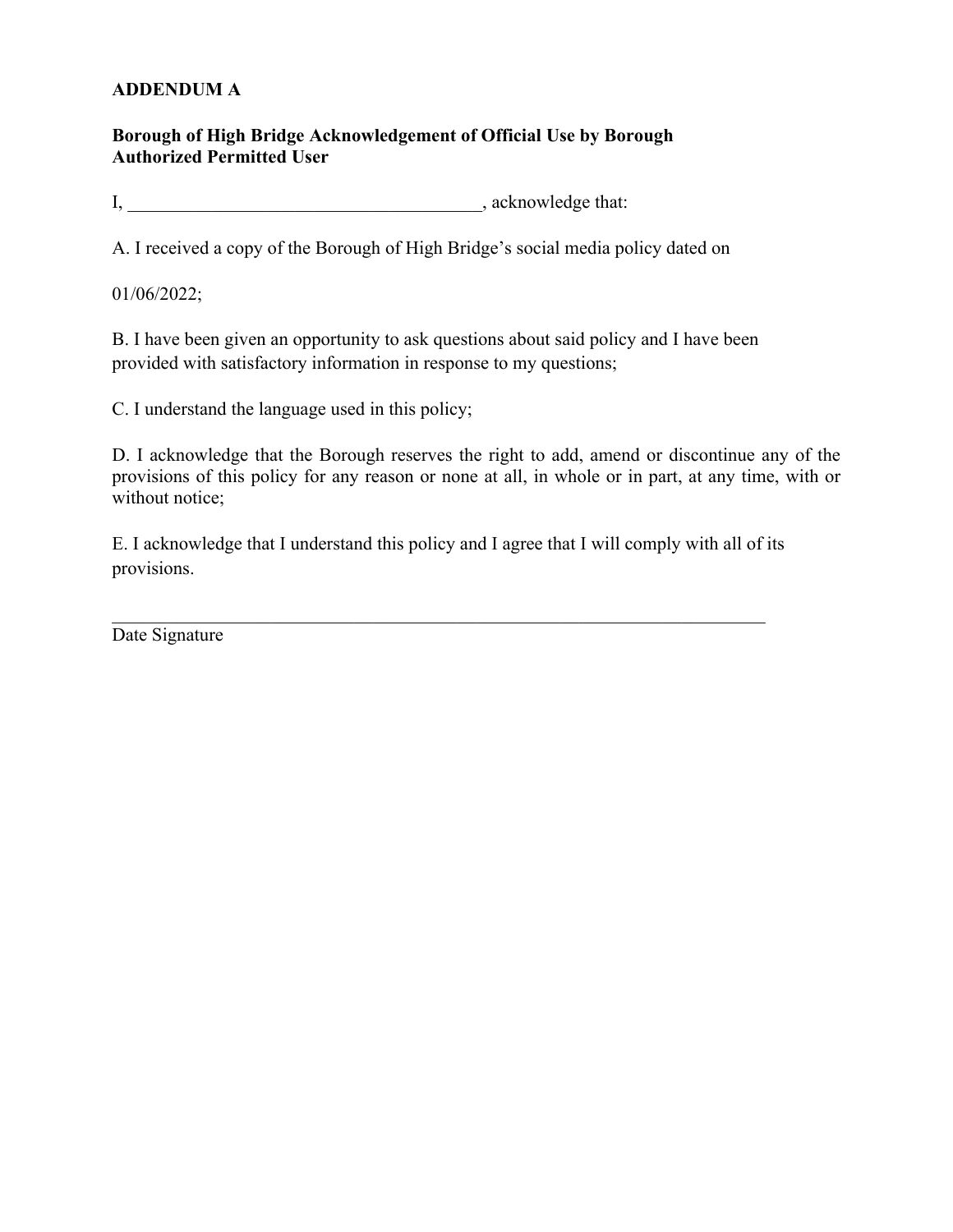# **ADDENDUM B**

# **Terms of Use Disclosure (to be posted on all High Bridge Social Media Sites)**

## 1) Information Disclaimer

The Borough of High Bridge, its officers, employees or agents shall not be liable for damages or losses of any kind arising out of or in connection with the use or performance of information, including but not limited to, damages or losses caused by reliance upon the accuracy or timeliness of any such information, or damages incurred from the viewing, distributing, or copying of those materials.

2) Linking Policy - Links To External Sites

The Borough of High Bridge site may contain links to outside websites. These websites are not owned, operated, controlled or reviewed by the Borough of High Bridge. These links are provided solely as a courtesy and convenience to the visitor.

The Borough of High Bridge its officers or employees, exercise no control over the organizations, views, accuracy, copyright or trademark, compliance or the legality of the material contained in these outside websites.

The Borough of High Bridge, its officers or employees, do not sponsor, endorse, or approve the information, content, proceeds, materials, opinions or services contained on such outside websites. The visitor proceeds to these outside websites at his/her own risk. The Borough of High Bridge specifically disclaims any and all liability from damages, which may result from the accessing of a third-party site, which is linked to the Borough of High Bridge website or from reliance upon only such information.

3) Endorsement Disclaimer

Reference in this website to any specific commercial products, processes, or services, or the use of any trade firm or corporation name is for the information and convenience of the public, and does not constitute endorsement, recommendation, or favoring by the Borough of High Bridge or its officers, employees or agents.

4) Copyright and Trademark Limitations

The Borough of High Bridge makes no warranty that materials contained herein are free of copyright or trademark claims or other restrictions or limitations on free use or display. Making a copy of such material may be subject to copyright or trademark laws.

5) Use of Material from this site

The Borough of High Bridge has made the content of these pages available to the public and anyone may view, copy or distribute Borough of High Bridge information found here without obligation to the Borough of High Bridge for non-commercial, personal use only, unless otherwise stated on particular material or information to which a restriction on free